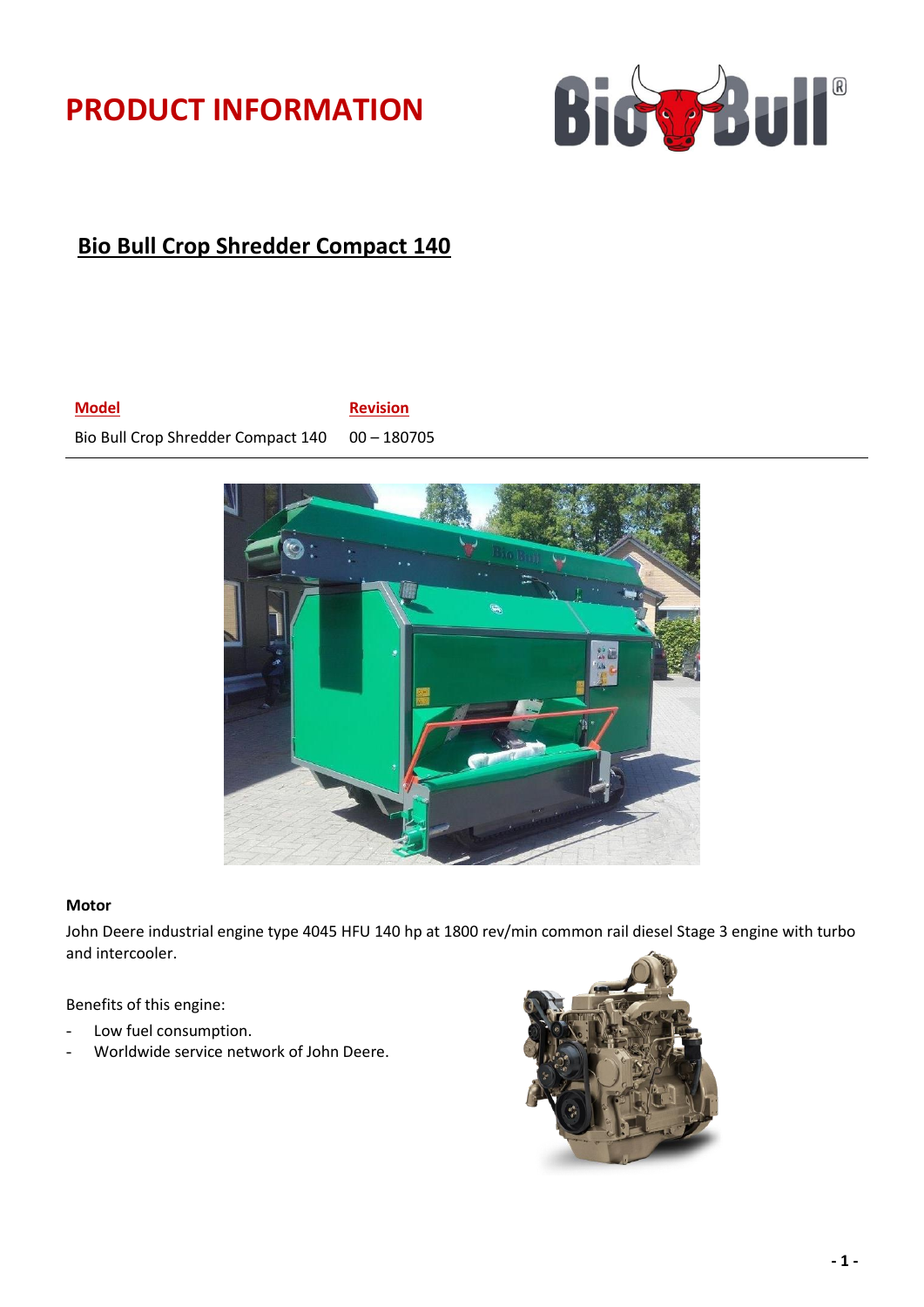

### **Operator/driving force**

Hydraulic drive of conveyor and cloth roll. The machine is equipped with **3** hydraulic pumps operating in separate systems. These pumps are assembled directly on the gearbox of the engine.

### Benefits:

- 3 pumps prevent unwanted speed differences when you are entering and cloth rolling.
- Directly driven pumps ensure a compact construction and no maintenance costs.
- Danfoss hydraulic control valves for proper and smooth operation of the machine.

#### **Infeed unit**

Infeed unit for cloth up to 200 meters. Infeed width 600 mm.



#### **Chopper-unit with input unit**

Chopper unit 600 mm with V-blades which have a grinding attachment.

The cutting reel will be activated by means of an electric-hydraulic clutch. Outfeed of the crop goes through a conveyor with PVC conveyor belt.

#### Benefits:

- Robust cutting chamber and importation unit for a long service life.
- Low maintenance and repairs.
- Spare parts of the cage and importation unit available almost everywhere in the world.
- Sustainability already proven in maize and grass choppers.